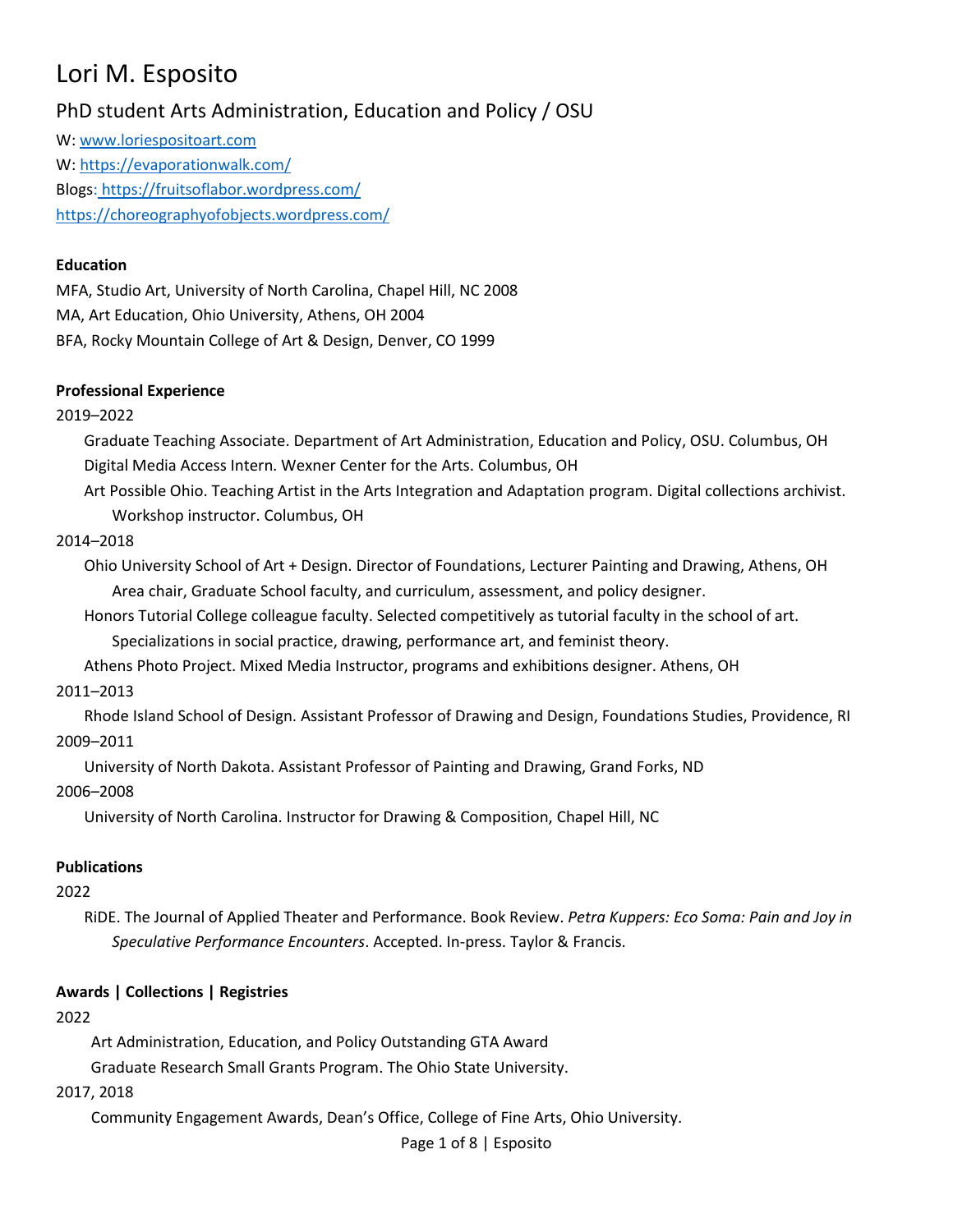2016

Glasgow Women's Library. Each Step a Mantra. Artist Book. Glasgow, Scotland *<https://walkinglibraryproject.wordpress.com/projects/walking-library-for-women-walking/>*

Art in Embassies. U.S. Department of State. Transaction facilitated by the Irvine Contemporary, Washington, DC *[https://art.state.gov/personnel/lori\\_esposito/](https://art.state.gov/personnel/lori_esposito/)*

Fidelity Art Collection. Transaction facilitated by Edie Carpenter at the Greensboro Museum, Greensboro, NC 2015

# Walking Lab. Evaporation Walks featured as Walking Proposition. International Project studying advances in walking theory and practice and walking methodologies. McMaster University, Ontario, Canada *<https://walkinglab.org/evaporation-walks/>*

Individual Excellence Award. Ohio Arts Council. Columbus, OH

### 2013

Choreography of Objects. Foundations Studies, Rhode Island School of Design, project and travel grant for exhibition and lecture in Berlin, and Weimar Germany at Bauhaus University and the Society for the Anthropology of Consciousness conference, New Orleans, LA

### 2011

University of North Dakota research grant and additional funding from the Visalia Arts Consortium for *Where the Fruits of Labor Reside*, *<https://fruitsoflabor.wordpress.com/>*

The Drawing Center Viewing Program. New York, NY (curated selection)

The Painting Center New York, NY (curated selection)

### 2008

Rhein Medall Grand Prize for public sculpture. The Diamond. Public sculpture for Bright leaf Park, NC

### **Curatorial Projects**

### 2020

- Rapid Fire Text. Exhibition and workshop at Hopkins Gallery. The Ohio State University. Columbus, OH Beyond the Surface. A repurposing and collections project developed with the Athens Photo Project, partnering with the Kennedy Museum of Art, The Athens Recycling Center and Athens Photo Project's Mixed Media group. The Dairy Barn, Athens, OH
- A photographic Journey Through Southeastern Ohio. Designed, curated exhibition for the Osteopathic Heritage Foundation. Columbus, OH

### 2019

Through the Appalachian Forest: Field Explorations Illuminated by the Floyd Bartley Herbarium. A multi-sensory exhibit engaging neuro-diverse young audiences. Accessibility compliant. Partnership with Kids on Campus and the Athens County Board of Developmental Disabilities K-12 school, the United Plant Savers, and the Ohio Center for Ecology and Evolutionary Studies (OCEES) The Museum Complex. Athens, OH

### 2018

Up at Night: A survey of Foundations methods. The second annual foundations exhibit. Seigfred Gallery, Athens, OH 2017

Medicine Zine Library. Student zines project exploring wellness and social issues. Ohio University galleries.

At First Sight: A survey of Foundations methods. The first annual foundations exhibit. Seigfred Gallery. Athens, OH 2015

Page 2 of 8 | Esposito Active Presence. Curator of Four-person Show. Ease Gallery and Praxis Communities. Columbus, OH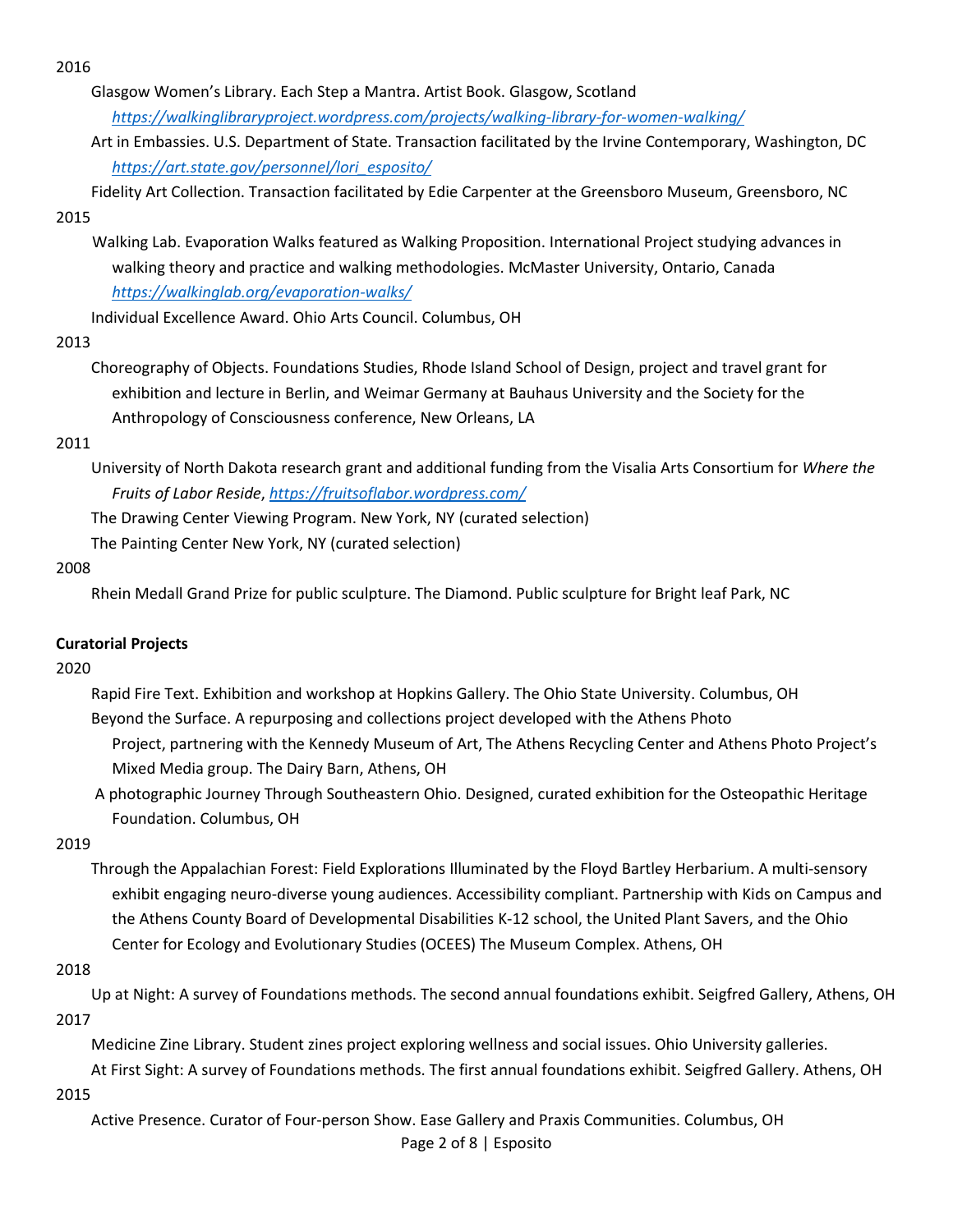2011

Mini-Disasters: Participatory performance and exhibition connecting regional students with local public space through miniature puppets as large-scale projection. A culmination of partnerships with Minneapolis Art on Wheels, and the University of Minnesota, MN, New Media department. Grand Forks, ND

### 2004

Panoramic Ohio/Photography by Tom Schiff. Panoramic photography. Ohio University Galleries. Athens, OH The Legacy of Dana Loomis. Realist painting retrospect. Athens, OH

Passion Works Studio. Museums by Mail. Mobile educational exhibition for libraries and schools. Athens, OH 2003

Chongqing Chilis. As interim director of galleries under supervision of Dr. Kuiyi Shen. Curated and prepared international contemporary painting and print exhibition from the Sichuan Academy in China. Athens, OH

### **Group Exhibitions**

### 2022

Ohio Arts Beacon. Columbus, OH

### 2020

31st National Drawing & Print Exhibition. Gormley Gallery. Notre Dame of Maryland University. Baltimore, MD Form | Line | Shape | Space Drawing Exhibition. March 18th – April 1, Middle Tennessee State University, Todd Art Gallery. Murfreesboro, TN

### 2019

Another Level of Care. Middle Child Collective. Planned Parenthood. Two-person show. Columbus, OH 2017

This is Now. ROY G BIV Gallery. Columbus, OH

### 2016

Marking Time. Carnegie Center for Art and History. New Albany, IN

Each Step, A Mantra. 'Walking Library for Women Walking' invitational. Edinburgh, Scotland

### 2015

The Inaugural Juried Exhibition. Ohio Arts Council's Riffe Gallery. Columbus, OH Evaporation Walk. Compassionate Friends Columbus Chapter annual retreat. Hocking Hills, OH 35th Annual Bradley International Print and Drawing Exhibition. Peoria, IL Ohio Governor's Office and Residence Loan Program. Ohio Art's Council. Columbus, OH Active Presence. Curatorial Project. Four-person Show. Ease Gallery, Columbus, OH Get Lucky Annual Gala. Soo Visual Arts. Minneapolis, MN Evaporation Walk. St. Stephen's Episcopal Church & University Center, Columbus, OH Walking Lab. Social Science and Humanities Research Council of Canada. University of Toronto, Canada

### 2014

Line, Touch, Trace. North Carolina Museum of Art. Raleigh, NC Choreography of Objects. Textile Performance. Kalopsia Collective. Edinburgh, Scotland Process and Place. Trisolini Gallery. Ohio University. Three-person faculty Show. Athens, OH

### 2013

Choreography of Objects. Tinderbox Series. The Mobius Artist Group. Cambridge, MA Choreography of Objects. The Society for the Anthropology of Consciousness. New Orleans, LA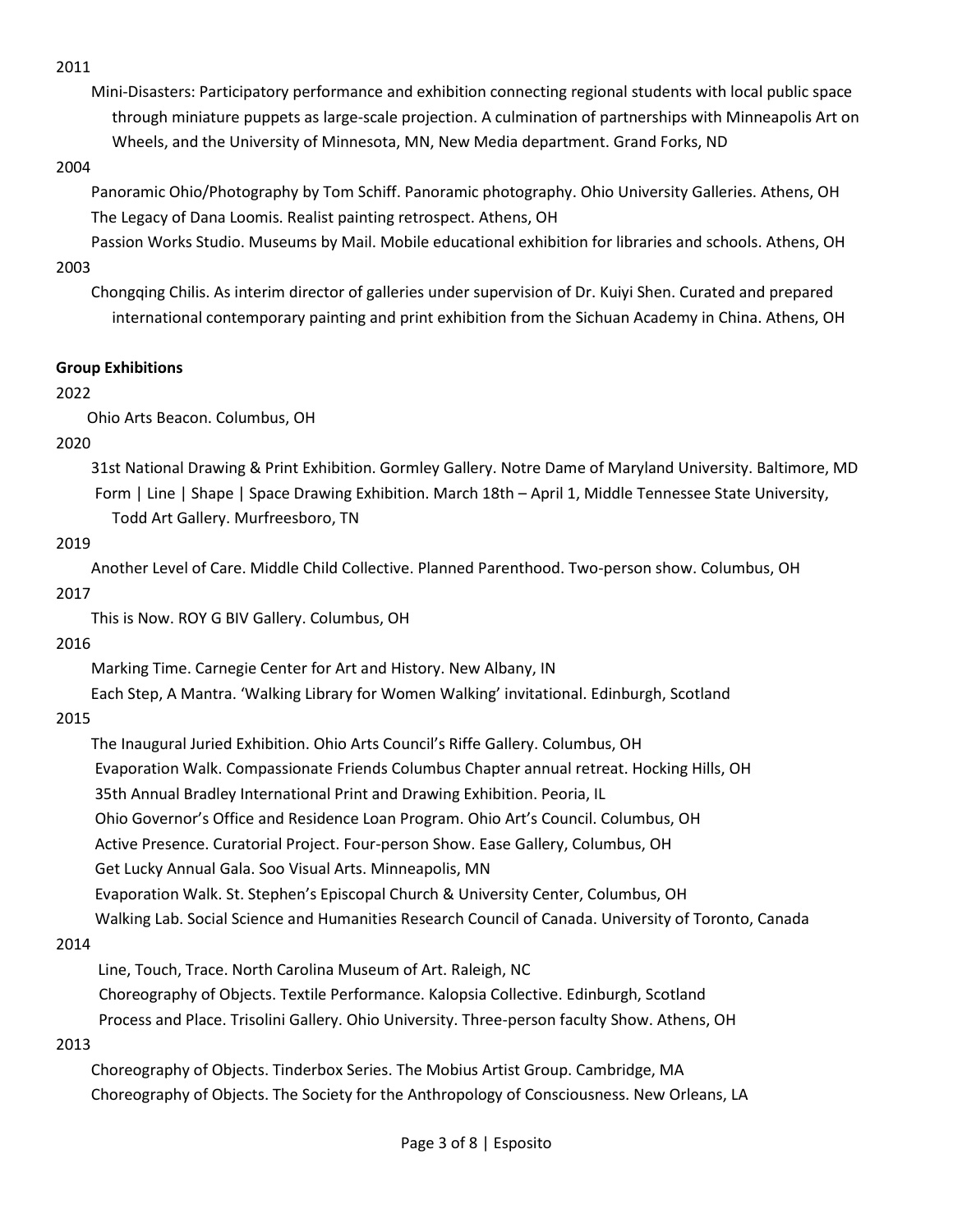Support from The Rhode Island School of Design, Bauhaus University, PANKE Club, the society for the Anthropology of Consciousness and MOBIUS, an artist-run organization, whose mission is to generate, shape and test experimental art. *<https://choreographyofobjects.wordpress.com/>*

 Between the Lines: Contemporary Drawing Now. Curated by Lin Meyers. Target Gallery, Alexandria, VA Greenhill Center Winter Show Invitational. Greensboro, NC

#### 2012

Slipping the Map. After Hours Alliance Festival (Sponsored by Site Santa Fe). Street performances. Santa Fe, NM Art on Paper; The 42nd Exhibition. Weatherspoon Art Museum. Greensboro, NC Selections: 7th International Drawing Annual. Manifest Gallery. Cincinnati, OH Gathering of the Tribes. Lower East Side. NY

'Cross-senses: Synesthesia. Panke: A Stream of Ideas. Berlin, Germany

Women in Art: Three Voices. Foreman Gallery, Hartwick College. Oneonta, NY

#### 2011

Woman-fully. Arts Visalia. College of Sequoias Art Gallery. Visalia, CA

Where the Fruits of Labor Reside. Public Commission. Socially engaged collective sculpture, supported by the Rhode Island School of Design, Bauhaus University and PANKE Club in Germany, the society for the Anthropology of Consciousness and MOBIUS space for experimental art. Visalia, CA *<https://fruitsoflabor.wordpress.com/>*

#### 2010

Affordable Art Fair. Russell Projects, New York, NY

The Sun Was Yellow and the Sky Was Blue. Russell Projects. Richmond, VA

Artrageous Benefit Auction. New York, NY

#### 2009

Front and Center. Headlands Center for the Arts. Sausalito, CA Aspect: Ratio 1. Irvine Contemporary, Washington DC Art Anonymous. The Corcoran Gallery of Art. Washington DC Reunion. Group Exhibition Irvine Contemporary. Washington DC

#### 2008

Why is a raven like a writing desk? Flanders Art Gallery. Raleigh, NC Greenhill Center Winter Show Invitational Exhibition. Greensboro, NC Corcoran Foundation Benefit Postcard Auction. Washington DC

#### 2007

29 West: Scope. Collaborative Armory Show Weekend Event, Chelsea NY ArtDC Art Fair. Irvine Contemporary. Washington DC Transformer Gallery Silent Annual Action Benefit. Washington DC First Snow: Walter T. Scott Gallery. UNC, Chapel Hill, NC

#### 2006

Animalia: Irvine Contemporary. Washington DC

95th Annual Juried Exhibition: Columbus Museum of Art, Columbus, OH

Special Exhibition Chelsea: Irvine Contemporary. New York, NY

Aqua International Art Fair: Irvine Contemporary. December 7th. Miami, FL

Selections & Celebrations: Inaugural Exhibition, Irvine Contemporary. Washington, DC

#### 2005

Miami Scope: Irvine Contemporary. December. Miami, FL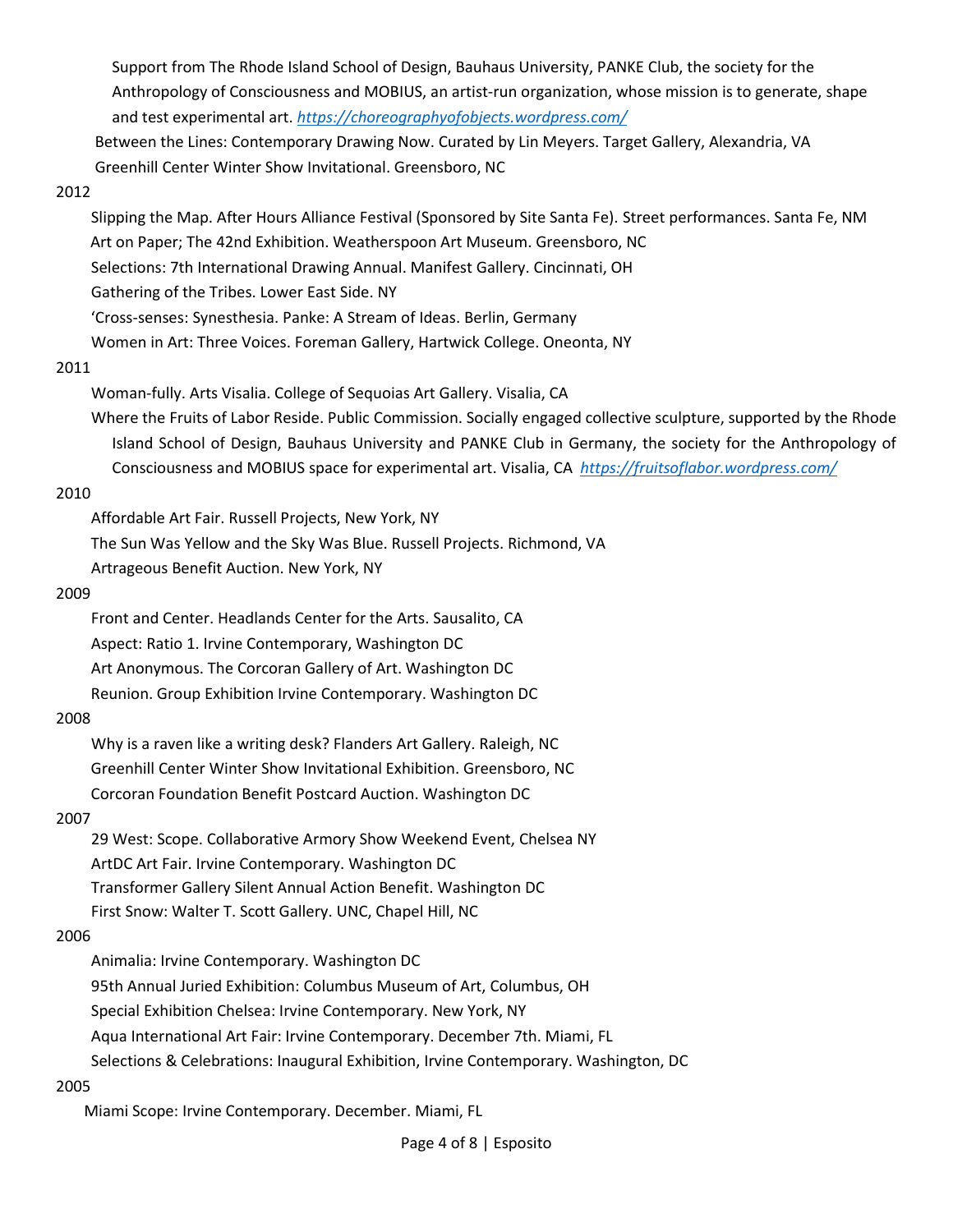Second: Mahan Gallery, four-person exhibition. Columbus, OH

#### **Solo Exhibitions**

#### 2020

- Rapid Fire Text. Urban Arts Space. Hosted by Hybrid Arts Lab. Hopkins Hall Gallery from Sept. 8-16th. Facilitated and designed participatory performance students from 2367.01 Visual Culture: Investigating Diversity and Social Justice *<https://uas.osu.edu/hybrid-arts-lab-rapid-fire-text>* Columbus, OH
- For Keeps: Cyanotypes as Memory Exchange. The Kennedy Museum of Art and the Athens Photo Project. In conjunction with my exhibition *Through the Appalachian Forest: Field Explorations Illuminated by the Floyd Bartley Herbarium. [https://kennedymuseum.blog/2019/11/13/athens-photo-project-at-kma-for-keeps](https://kennedymuseum.blog/2019/11/13/athens-photo-project-at-kma-for-keeps-cyanotypes-as-memory-exchange/)[cyanotypes-as-memory-exchange/](https://kennedymuseum.blog/2019/11/13/athens-photo-project-at-kma-for-keeps-cyanotypes-as-memory-exchange/)*

#### 2019

Marking the Path. Ohio University Eastern Campus. Ironton, OH

#### 2017

Each Step, A Mantra. Kuhn Gallery. Ohio State University. Columbus, OH

#### 2014

The Elaborate Ordinary. Turchin Center. Appalachia State University. Boone, NC Restorative Terrain. Beverly Art Center. Chicago, IL

#### 2013

Everything is Entrance. Soo Visual Arts Center. Public performance during opening reception. *<https://www.southwestjournal.com/focus/art-beat/2013/05/full-bodied-drawing/>* Minneapolis, MN Reach. Drawing and performance exhibition. Women Centered Art. Charlotte, NC

#### 2011

Psycho Visceral. Esther Allen Greer Museum. University of Rio Grand, OH

#### 2010

Overwhelming Among the Gillies. Russell Projects, Richmond, VA

#### 2008

Para Potion. Flanders Art Gallery. Raleigh, NC

Visible Traces. Waterworks Visual Art Center. Salisbury, NC

#### 2006

She had to go. Irvine Contemporary. Washington, DC

#### **Conferences, Workshops and Lectures**

#### 2022

National Art Education Association 75<sup>th</sup> National Convention. Co-presenter for two sessions. Session one (virtual): *What curiosities guide our research? Envisioning future connections between researchers in social and critical theory*. Session two (in-person) with Dr. JT Eisenhauer Richardson. *Crip Re-Worlding and Transgender Embodiment: Trans Feminism, Crip Theory, and Disability Justice.* March 3-5. New York, NY

[Re]Emergence: [Re]Imagination, [Re]vision, and Revolution. Interdisciplinary Feminist Conference. Moderator and chair. Feb 25-26. Women's Gender, and Sexuality Studies. The Pennsylvania State University. Virtual.

#### 2021

3 rd International Disability Studies in Art Education (DSAE) Conference. Individual presenter (virtual). *Theorizing Rhizomatic walking pedagogy.*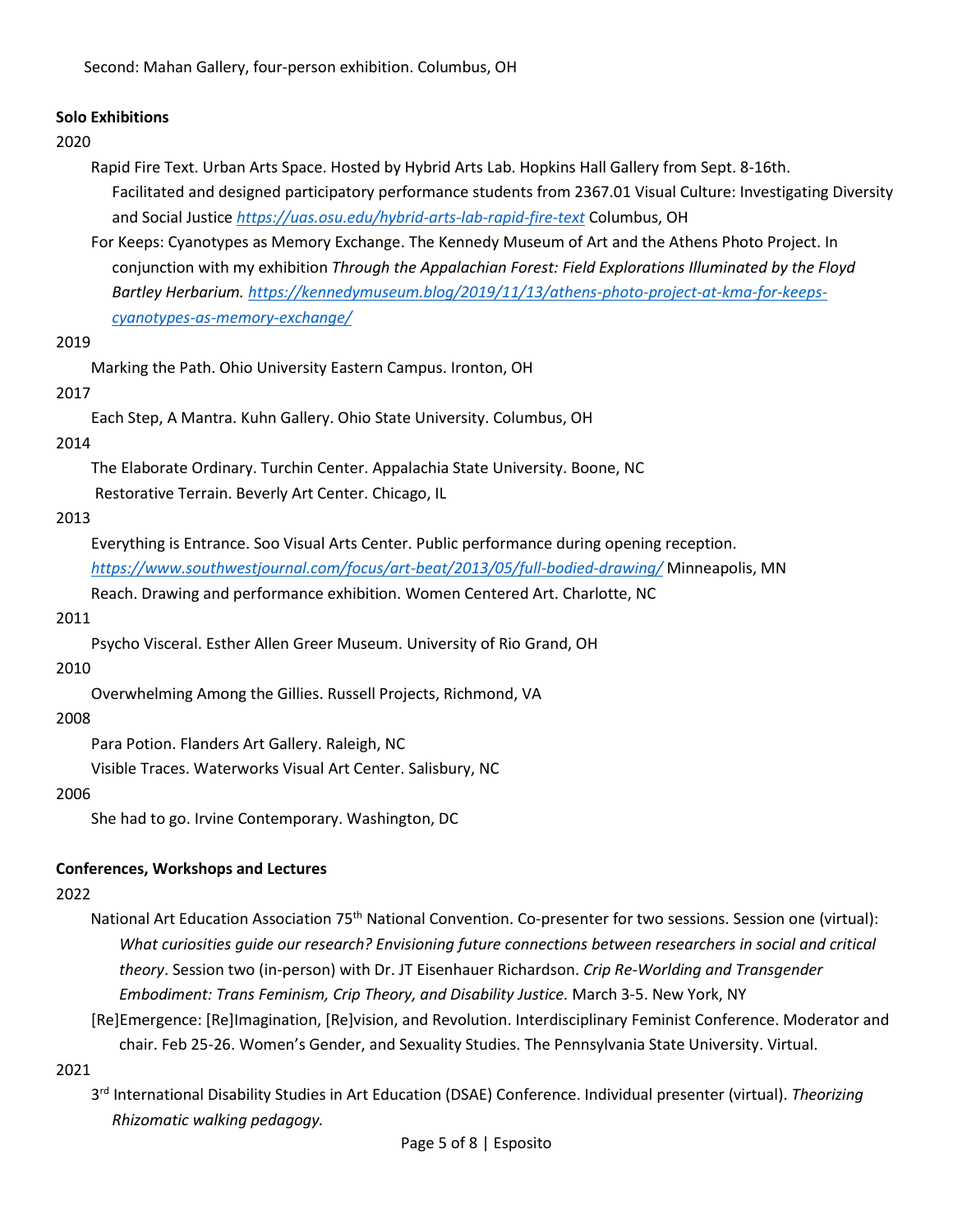Disability Studies in Art Education (DSAE) Interest Group with the National Art Education Association Book Group Co-Facilitator. Online. Summer.

#### 2020

Art Possible. A statewide service organization for the arts and disability. Photography workshop. Columbus, OH Olejniczak AJ, Esposito L. The Matthew Principal and hiring patterns at American Research Universities. 62nd Annual Western Association of Graduate Schools Meeting, March 8-11

 Foundations in Art and Theory 17th Biennial Conference Foundations in Flux. Rapid Fire Text. Columbus College of Art & Design. Columbus, OH

### 2019

United Seniors of Athens County. Portrait Day. Community programmers and facilitator. Athens, OH OHIO Museum Complex, Ohio University, Natural Sciences Museum. Kennedy Museum. Athens, OH

### 2018

The Beacon School, Athens County of Developmental Disabilities. Kids on Campus, Athens, OH 2017

Teacher Training Event. Facilitated drawing marathon for K-12 art educators. Ohio University. Athens OH Facilitator and presenter at Diversity Day. Hosted by the Office of Diversity and Inclusion. Athens, OH Rotations: Medicine & Media podcast guest. OU, Heritage School of Osteopathic Medicine, Athens, OH Kennedy Museum, Evaporation Walks artist talk. Ohio University. Athens, OH

### 2016

Carnegie Center for Art and History. Lecture and workshop "Evaporation Walk". New Albany, IN

### 2015

Group Evaporation Walk. Compassionate Friends Chapter. Retreat for bereaved mothers. Hocking Hills, OH Evaporation Walk. Lecture and workshop. Cornerstone of Hope, bereavement center. Columbus, OH Group Evaporation Walk. Praxis Intentional Communities. Workshop. Columbus, OH

 Exploring illusion through drawing. North Carolina Museum of Art. Two-day workshop. Raleigh, NC 2014

Turchin Center. Appalachia State University. Workshop: Touch meditation drawing. Boone, NC

### 2013

Anthropology of Consciousness Association. Co-Presenter: Choreography of Objects. New Orleans, LA

### 2012

Bauhaus University, "Film Script Dance Manual Walking Tour". Weimer, Germany Hartwick College, Anderson Center for the Arts. Oneonta, NY

# 2011

Coco Fusco Panel Discussion. Foundations and performance. Rhode Island School of Design. Providence, RI *<https://academicaffairs.risd.edu/2011/10/coco-fusco-screening-panel-discussion-and-lecture/>* University of Notre Dame, Department of art and art history. Notre Dame, IN Bucknell University, Department of Art. Lewisburg, PA

University of Oklahoma, School of Art. Norman, OK

University of Minnesota, Department of experimental and media arts. Minneapolis, MN

### 2010

University of Rio Grande. Ester Allen Greer Museum. OH

Santa Monica College, Santa Monica, CA

Arkansas State University, Jonesboro, AK

Page 6 of 8 | Esposito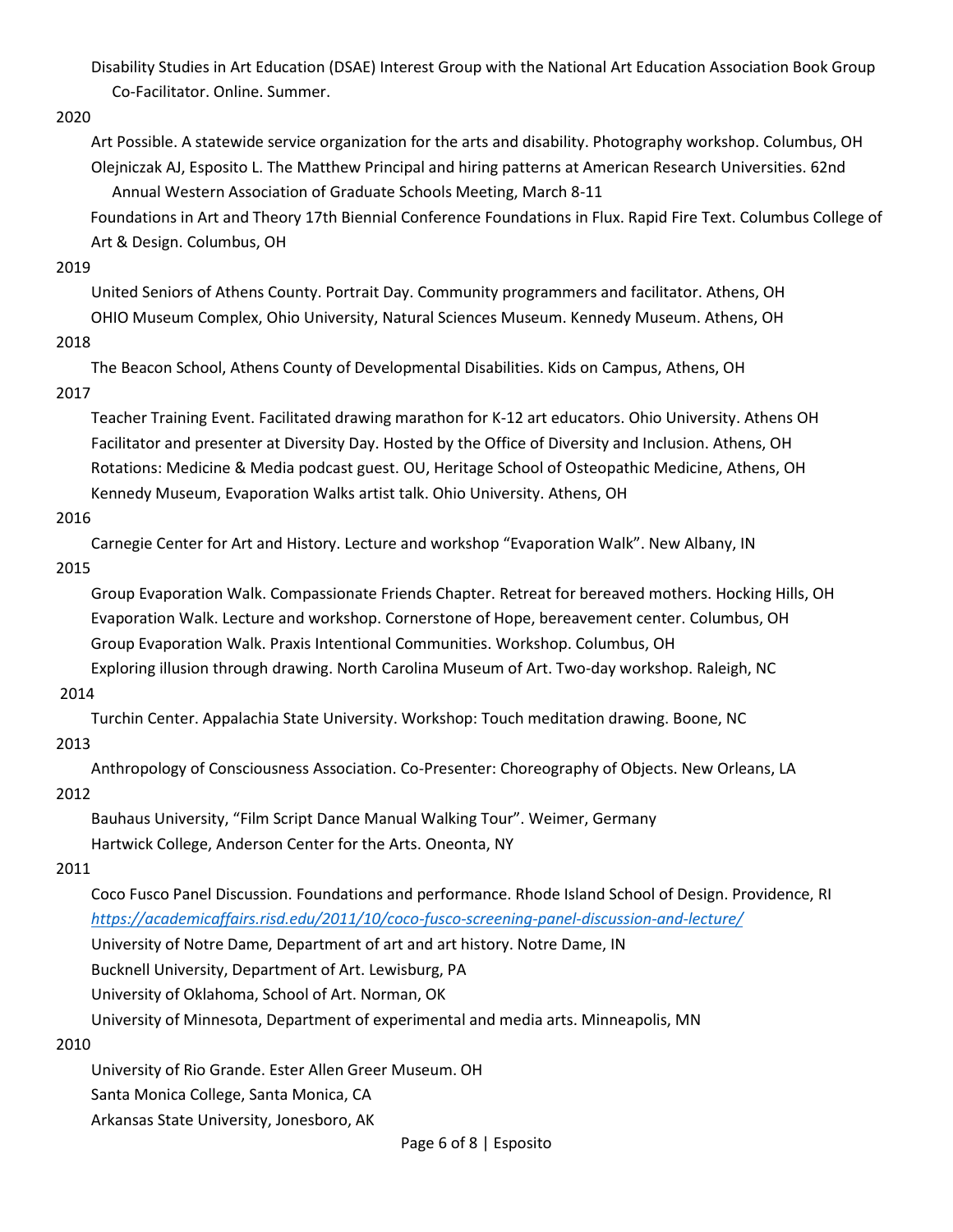2009

Texas State University, San Marcos, TX North Dakota Museum of Art. Grand Forks, ND Rocky Mountain College of Art & Design. Denver, CO Ackland Art Museum. Chapel Hill, NC Waterworks Visual Arts Center. Salisbury, NC

### **Courses Taught**

Art Education 2367.03 Criticizing Television. OSU, Columbus, OH Art Education 2367.01 Visual Culture: Investigating Diversity and Social Justice. OSU, Columbus, OH Intro to Drawing and Composition: UNC, Chapel Hill. NC Drawing I: Intro to drawing at UND, Grand Forks, ND Drawing II: Intermediate drawing at UND, Grand Forks, ND Foundations Drawing: Rhode Island School of Design. Providence, RI Figure drawing 1 & 2: UNC, Chapel Hill, NC, Ohio University Athens, OH, Drawing; Investigative modes; Defining trajectories Graduate seminar, Ohio University, Athens, OH Traditional P, Painting I & II, Advanced Painting: UND, Chapel Hill, NC, Grand Forks, ND, Ohio University, Athens, OH Experimental Drawing & Painting: Ohio University, Athens, OH The Painted Walk. Walking Practice Art Studio Course designed and taught. Ohio University, Athens, OH Graduate Teaching Seminar: Pedagogical development. Ohio University, Athens, OH Graduate Painting & Drawing: Studio practice, research and thesis development. Ohio University, Athens, OH Graduate Seminar: Readings and discussions on contemporary art. Ohio University, Athens, OH 1240: Visual Art in practice and theory; Critical Perspectives. General education. Ohio University, Athens, OH Art 1100: Art Appreciation. Ohio University, Athens, OH Seeing and Knowing in the Visual Arts. Ohio University, Athens OH Art 4900; Foundations and Exploration. Graduate Teaching Seminar observing student teachers in the foundations classrooms in preparation for teaching assistantships. Ohio University, Athens, OH Image 1220 Foundations: Focusing on appropriation, collage, and visual culture in 2D, 3D and 4D applications. Ohio University, Athens, OH Structure 1200 Foundations: Focusing on conceptual, physical and societal structures in 2D, 3D, and 4D applications.

Ohio University, Athens, OH

Art 3900; Art and Anatomy figure drawing course designed and taught. Collaboration with Heritage School of Osteopathic Medicine and the Zoology Laboratory with Dr. Susan Williams. Ohio University, Athens, OH *<https://perceptiveprosections.wordpress.com/>*

Art 3900 Figure Drawing as Empathy. Course adapting social practice methodologies to life drawing. Ohio University, Athens Senior Center. Athens, OH

### **Residencies**

Page 7 of 8 | Esposito Ucross Foundation. Clearmont, WY 2013 Virginia Center for Creative Arts Fellow, Amherst, VA 2012 Santa Fe Art Institute, Santa Fe, NM 2012 Woodside Contemporary Artist Center, Troy, NY 2012 The Hambidge Center. Rabun Gap, GA 2010